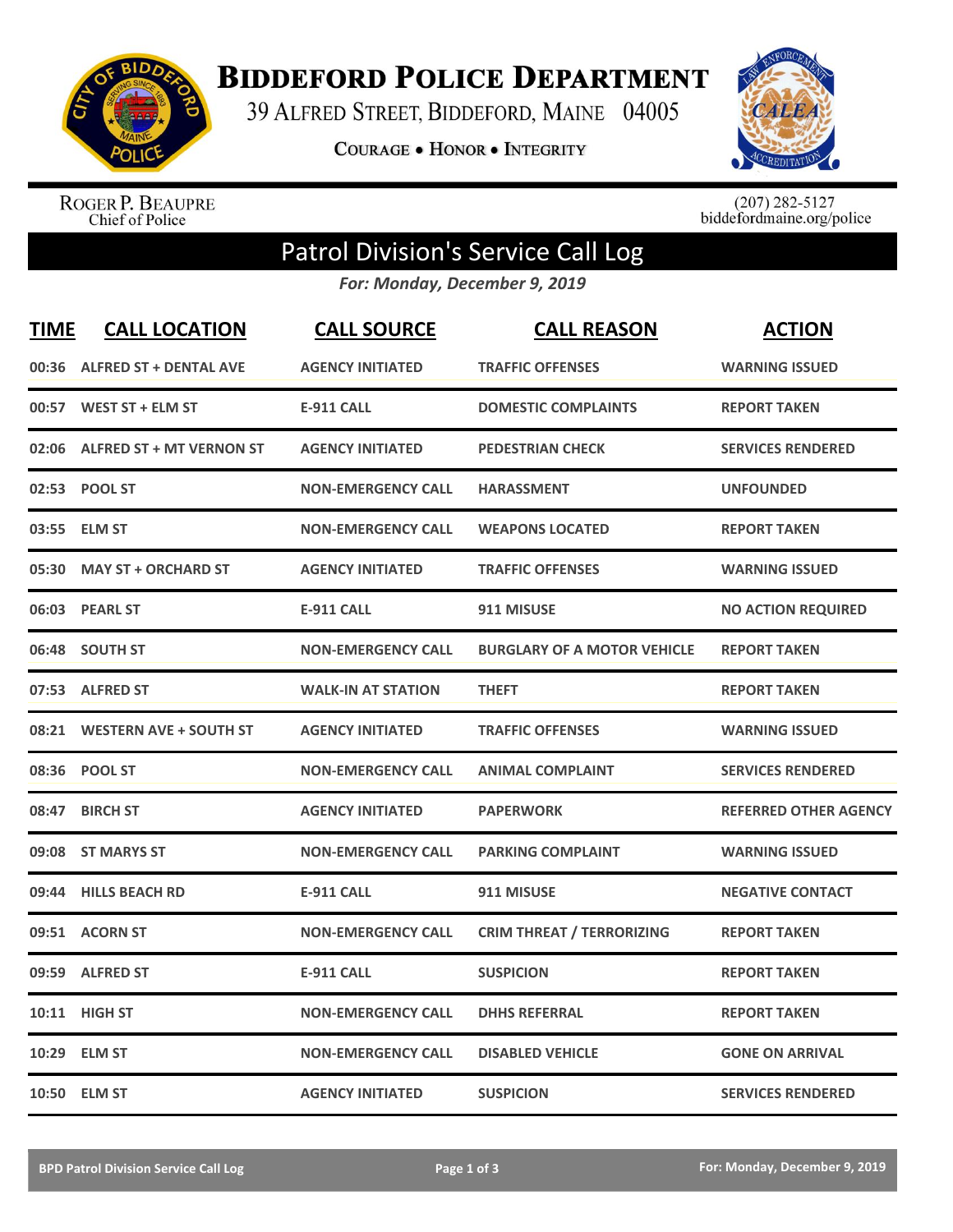| <b>TIME</b> | <b>CALL LOCATION</b>                                                                            | <b>CALL SOURCE</b>                                             | <b>CALL REASON</b>                                                    | <b>ACTION</b>                |
|-------------|-------------------------------------------------------------------------------------------------|----------------------------------------------------------------|-----------------------------------------------------------------------|------------------------------|
|             | 11:12 ADAMS ST                                                                                  | <b>WALK-IN AT STATION</b>                                      | <b>HARASSMENT</b>                                                     | <b>REPORT TAKEN</b>          |
|             | 11:17 CUTTS ST                                                                                  | <b>E-911 CALL</b>                                              | <b>DOMESTIC COMPLAINTS</b>                                            | <b>REPORT TAKEN</b>          |
|             | 11:50 ELM ST                                                                                    | <b>NON-EMERGENCY CALL</b>                                      | <b>DISABLED VEHICLE</b>                                               | <b>SERVICES RENDERED</b>     |
|             | 11:55 WENTWORTH ST                                                                              | <b>NON-EMERGENCY CALL</b>                                      | <b>SUSPICION</b>                                                      | <b>REPORT TAKEN</b>          |
|             | 12:05 HILLS BEACH RD                                                                            | <b>AGENCY INITIATED</b>                                        | <b>TRAFFIC OFFENSES</b>                                               | <b>WARNING ISSUED</b>        |
|             | 12:18 ALFRED ST                                                                                 | <b>E-911 CALL</b>                                              | 911 MISUSE                                                            | <b>NO ACTION REQUIRED</b>    |
|             | 12:21 WENTWORTH ST                                                                              | <b>E-911 CALL</b>                                              | 911 MISUSE                                                            | <b>NO ACTION REQUIRED</b>    |
|             | 12:57 ELM ST                                                                                    | <b>NON-EMERGENCY CALL</b>                                      | <b>DISTURBANCE / NOISE</b>                                            | <b>WARNING ISSUED</b>        |
|             | 13:13 ELM ST                                                                                    | <b>NON-EMERGENCY CALL</b>                                      | <b>CHECK WELFARE</b>                                                  | <b>SERVICES RENDERED</b>     |
|             | 13:44 MASON ST                                                                                  | <b>E-911 CALL</b>                                              | HARASSMENT/WILL COME IN PD                                            | <b>NO ACTION REQUIRED</b>    |
|             | 13:50 MILE STRETCH RD                                                                           | <b>AGENCY INITIATED</b>                                        | <b>TRAFFIC OFFENSES</b>                                               | <b>VSAC ISSUED</b>           |
|             | 13:51 ACORN ST                                                                                  | <b>NON-EMERGENCY CALL</b>                                      | <b>CRIMINAL MISCHIEF</b>                                              | <b>CITATION ISSUED</b>       |
|             | OFFENDER: JUVENILE - D  AGE: 16  RESIDENT OF: BIDDEFORD, ME<br><b>CHARGE: CRIMINAL MISCHIEF</b> |                                                                |                                                                       |                              |
|             | 14:28 ALFRED ST                                                                                 | E-911 CALL                                                     | 911 MISUSE                                                            | <b>NO ACTION REQUIRED</b>    |
|             | 15:01 BOULDER WAY                                                                               | <b>NON-EMERGENCY CALL</b>                                      | <b>SHOPLIFTING</b>                                                    | <b>CITATION ISSUED</b>       |
|             |                                                                                                 | CHARGE: THEFT BY UNAUTHORIZED TAKING OR TRANSFER - SHOPLIFTING | OFFENDER: ELIZABETH SARA LAGARRA  AGE: 28  RESIDENT OF: KENNEBUNK, ME |                              |
|             | 15:30 ADAMS ST                                                                                  | <b>E-911 CALL</b>                                              | 911 MISUSE                                                            | <b>SERVICES RENDERED</b>     |
|             | 15:33 BACON ST                                                                                  | E-911 CALL                                                     | <b>CHECK WELFARE</b>                                                  | <b>TRANSPORT TO HOSPITAL</b> |
|             | 15:35 ALFRED ST                                                                                 | <b>WALK-IN AT STATION</b>                                      | <b>CHECK WELFARE</b>                                                  | <b>SERVICES RENDERED</b>     |
|             | 15:47 ALFRED ST                                                                                 | <b>WALK-IN AT STATION</b>                                      | <b>COURT ORDERED CHECK IN</b>                                         | <b>SERVICES RENDERED</b>     |
|             | 16:04 ALFRED ST                                                                                 | <b>NON-EMERGENCY CALL</b>                                      | <b>COURT ORDERED CHECK IN</b>                                         | <b>SERVICES RENDERED</b>     |
|             | 16:10 WESTFIELD ST                                                                              | <b>E-911 CALL</b>                                              | <b>ANIMAL COMPLAINT</b>                                               | <b>SERVICES RENDERED</b>     |
|             | 16:17 ELM ST + PEARL ST                                                                         | <b>AGENCY INITIATED</b>                                        | <b>TRAFFIC OFFENSES</b>                                               | <b>WARNING ISSUED</b>        |
|             | 16:27 ELM ST + FOREST ST                                                                        | <b>AGENCY INITIATED</b>                                        | <b>TRAFFIC OFFENSES</b>                                               | <b>WARNING ISSUED</b>        |
|             | <b>16:46 HILL ST</b>                                                                            | <b>E-911 CALL</b>                                              | 911 MISUSE                                                            | <b>NO ACTION REQUIRED</b>    |
|             | 17:06 ALFRED ST                                                                                 | <b>NON-EMERGENCY CALL</b>                                      | <b>COURT ORDERED CHECK IN</b>                                         | <b>NO ACTION REQUIRED</b>    |